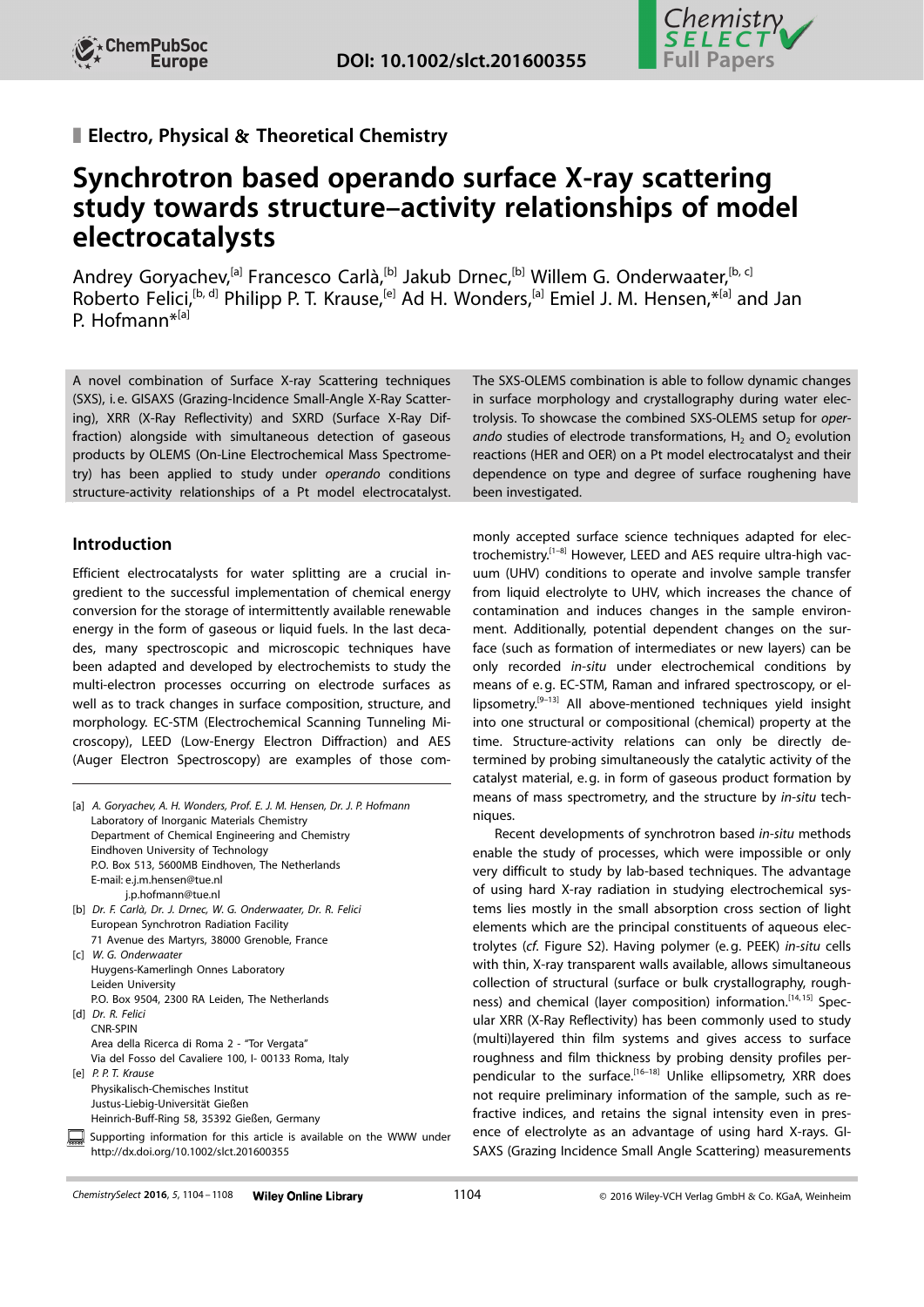can be utilized for following surface morphological changes such as island formation.<sup>[5,8-20]</sup> As GISAXS probes very small wave vector transfer (Q) values both perpendicular and parallel to the surface, it is sensitive to structures with periodicity between a few nm and a few hundreds of nm. SXRD (Surface X-Ray Diffraction) and CTR (Crystal Truncation Rods) provide surface specific information on both composition and crystallography.[21–23] The combination of all three SXS techniques (XRR, GISAXS, SXRD) allows to investigate surface structural changes of both crystalline and non-crystalline features ranging over different periodicity regimes.

To study the catalytic performance of the model electrode in an operando manner, we used common electrochemical analysis (chronoamperometry, cyclic voltammetry) and an On-Line Electrochemical Mass-Spectrometry (OLEMS) system designed and developed by Wonders et  $al.^{[24]}$  OLEMS allows for nearly instantaneous gas-through-liquid detection of gaseous products by means of a porous Teflon-modified PEEK capillary connected to a quadrupole mass-spectrometer via a differentially pumped inlet system.<sup>[25-28]</sup> The mass spectrometric detection of electrolysis products adds chemical information to the electrochemically measured current at a given potential by identification of (gaseous) product molecules. This additional information is especially of interest, when reactions with a selectivity dimension are studied.

By combining both synchrotron-based X-ray structural characterization and OLEMS we have a unique tool at hand, which enables us to track activity and selectivity trends and directly relate them to structural changes of an electrode surface. To introduce the approach, we have chosen as a showcase hydrogen and oxygen evolution reactions (HER and OER, respectively) on a Pt(111) single crystal electrode featuring a high stability and activity in HER.<sup>[29–31]</sup> Moreover, the fact that the system has been studied for more than 30 years makes Pt(111) an ideal model catalyst to validate the proposed combined SXS-OLEMS approach.

Related electrocatalytic studies have shown that Pt(111) undergoes partial surface reconstruction under applied bias.  $[1, 2, 32]$ Potential cycling in acidic electrolytes leads to formation of Pt islands mostly composed of (110) and (100) facets<sup>[2]</sup> resulting in an increased  $H_2$  evolution activity. On the other hand, repeated polarization of the Pt surface with OER pulses to high positive potentials leads to the formation of core-shell like Pt-PtO<sub>x</sub> structures resulting in partial Pt dissolution along with a loss in HER activity.<sup>[32–36]</sup>

## Results and Discussion

#### Roughening by fast potential cycling

In the cyclic voltammograms of the roughened surface, one can observe the formation of reversible features at  $+0.26$  V,  $+0.20$  V and  $+0.05$  V corresponding to underpotential adsorption of hydrogen on Pt(100), (110) and (111) facets followed by a sharp cathodic peak of  $H<sub>2</sub>$  evolution starting at 0.00 V (Figure 1a).<sup>[4]</sup> On the positive side of the plot, a noticeable anodic peak corresponding to  $O_2$  evolution starts to appear at  $+1.56$  V





Figure 1. a) Cyclic voltammograms of the roughened Pt model electrode recorded at 50 mV/s, dashed arrows show scan direction; b) specular XRR plots of the electrode surface taken after every roughening step; c) line scans of GISAXS patterns taken along the maximum intensity change recorded after every roughening step (2D GISAXS pattern are reported in Figure S6 b–f); d) amount of  $H<sub>2</sub>$  evolved per potential step vs. maximum applied upper (OER) potential in the roughening CVs and corresponding roughness parameter.

preceded by Pt oxidation starting at about  $+0.70$  V (cf. also Figure S4b). Sweeping back to cathodic direction reveals an oxide reduction peak (ORP) at about  $+0.76$  V, which appears even in the case of low upper potentials  $E_{\text{OER}}= +1.36$  V and  $+1.46$  V. Moreover, increasing  $E_{OER}$  of the roughening CV sequence leads to a negative shift of the ORP position by 110 mV accompanied by an increase of the ORP peak area. Unlike minor changes in the HER region, a noticeable negative shift of the ORP peak might be explained by formation of a thick Pt oxide at high potentials.<sup>[37,38]</sup> Along with oxidation, surface reconstruction of the Pt model electrode occurs as fast potential cycling results in the partial rearrangement of (111) facets into (100) and (110) facets, which might lead to changes in the HER activity (Figure 1d).<sup>[4]</sup> Moreover, the surface oxide is more stable on the reconstructed surface containing (100) and (110) facets rather than on bare  $Pt(111).$ <sup>[39,40]</sup>

A decrease in XRR intensity for  $Q_z >$  0.20 Å $^{-1}$  caused by the applied CV sequences points to changes in the surface roughness (Figure 1b). Quantitative fitting of the re-integrated XRR curves shows an increase of the surface roughness  $(\sigma)$  from 2.90 Å to 4.35 Å for the roughening steps  $E_N$  = +1.36 V and  $E_N$  = +1.76 V, respectively (Figure S5, Table S1). The decrease of GISAXS intensity, similar to that observed in XRR, further corroborates surface roughening by the applied potential cycling sequences. (Figure 1c). A feature appearing at  $Q_{||}\!=\!0.08$  Å $^{-1}$  in the GISAXS line scans recorded after potential cycling with  $E_{\text{OER}}$ higher than  $+1.56$  V corresponds to the formation of Pt islands with an average inter-island distance of about 7.8 nm.<sup>[1]</sup> Another indication of surface roughening is the decrease of the (111) reflex as observed by SXRD (Figure S4c). The total amount of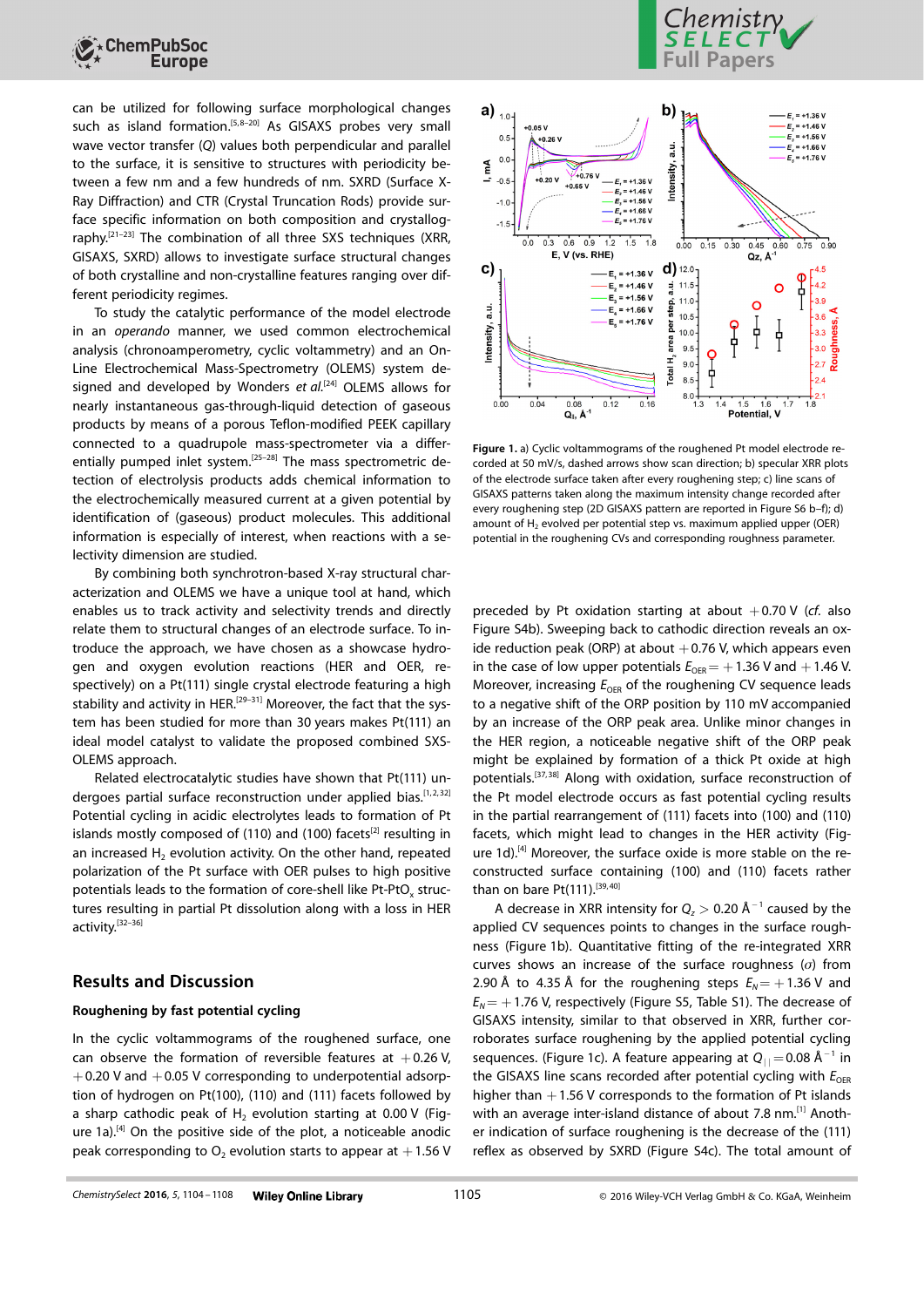hydrogen evolved per step increased by 24% (Figure 1d), which is consistent with the increase in the surface area as a result of the change of surface morphology and change of the reaction rates due to the faceting of the surface.

#### Surface roughening by potential pulsing followed by operando XRR-OLEMS

Unlike the relatively slow potential sweeping during cyclic voltammetry, actual electrochemical devices (such as fuel cells and electrolyzers) operate in a constant potential/current mode. A working electrode subjected to a constant positive or negative potential might undergo deactivation by partially irreversible surface oxidation.<sup>[33,41,42]</sup> In order to investigate structural differences induced by either fast (potential pulsing) or slow (potential cycling) surface roughening, a sequence of repeated pulses of  $E_{\text{OER}}$  (+1.86 V, 10 s) and  $E_{\text{HER}}$  (-0.14 V, 10 s) potentials with intermittent resting potential  $E_{RES}$  (+0.56 V, 10 s) has been applied to a UHV cleaned Pt model electrode (Figure S1c).

In an attempt to track fast surface changes, the way of recording XRR data was speeded up by fixing the angular position of the incident beam and detector at  $Q_z$  = 0.4 Å<sup>-1</sup>, where a maximum intensity change has been observed in the XRR scan (Figure 1b) in the previous experiment. As a result, so-called continuous 1-point XRR plots have been recorded during potential pulsing. Simultaneously, the OLEMS signal of  $m/z=2$  $(H<sub>2</sub>)$  and  $m/z = 32$  (O<sub>2</sub>) have been acquired to evaluate the HER and OER activities of the Pt electrode in an operando manner.

The XRR plot reveals two reflectivity domains with low and high reflectivity upon switching between OER  $(+1.86 V)$  and HER (–0.14 V) potentials, respectively (Figure 2a). Under positive potential  $(E_1)$  the reflectivity instantly drops 1.5 times compared to negative  $(E_3)$  and resting potentials  $(E_2, E_4)$ . Changing back to the resting potential  $(E_2)$  leads to a reflectivity increase with a noticeable induction period of 2–4 s at the beginning of each potential pulse alluding to the slow kinetics of surface relaxation and surface oxide reduction.<sup>[5,43]</sup> Further decrease of the potential towards HER  $(E_3)$  followed by applying a resting potential  $(E_4)$  leads only to a slight reflectivity drop ( $< 0.8\%$ ) upon applying the HER potential. This may be related to H adsorption on the electrode surface. The  $H_2$  production rate is also decreasing with time and reaches a plateau after 9 pulse cycles. Unlike in HER, the oxygen production rate stayed constant throughout the experiment (Figure 2b).

The general decaying trend of the XRR curve over the whole experiment together with the reflectivity switching behavior under potential pulsing is due to progressing surface roughening, as in the case of fast potential cycling. Interestingly, in this case the activity of the surface towards the HER is decreasing. This is likely related to the oxidation at higher potentials and formation and subsequent reduction of a thick 3D oxide. Such cycling can lead to a loss of HER activity and accelerated dissolution of the surface.<sup>[33,41,42]</sup>





**Figure 2.** a) Simultaneous XRR ( $Q_z = 0.4 \text{ Å}^{-1}$ ) (top) and OLEMS (bottom) signals vs. time of the Pt model electrode under the roughening potential pulse sequence; b) amount of produced  $H_2$  and  $O_2$  determined by peak area of OLEMS signals at  $m/z = 2$  and  $m/z = 32$ .

#### Surface roughening by slow potential cycling followed by operando XRR-OLEMS

To demonstrate the scope of the operando capabilities of the combined SXS-OLEMS setup, we subjected a UHV cleaned Pt model electrode to CV cycling at slow scan rate while simultaneously recording OLEMS and 1-point XRR ( $Q_z = 0.4$  Å<sup>-1</sup>) response. For this purpose, the Pt model electrode was subjected to a series of 5 slow CVs swept in the range of [–0.14 V to  $+1.86$  V, 10 mV/s] used earlier in this study.

The resulting XRR-OLEMS plots (only first CV cycle shown here) can be divided into 5 potential regions (R-1…R-5) based on the changes in reflectivity along with gaseous product formation (Figure 3a). Starting from open-circuit potential  $(+)$ 0.56 V), then going through HER (-0.14 V) accompanied by a  $H_2$ peak appearing in OLEMS and sweeping towards positive potentials, the XRR curve reveals no change in intensity until a potential of  $+1.00$  V (region R-1) (Figure 3a, b). Continuing from  $+1.00$  V, the related XRR intensity gradually decreases until the potential reaches a value of  $+1.45$  V (R-2). The noticeable intensity decay in region R-2 of the XRR curve corresponds to the formation of a thin surface oxide layer.<sup>[44,45]</sup>

Region R-3 is starting from  $+1.45$  V (positive direction) goes through the OER peak  $(+1.86 V)$  and returns back until  $+1.64$  V in negative direction. In this region, the oxygen evolution reaction takes place, which appears in the form of an increase of the anodic current in the CV and the appearance of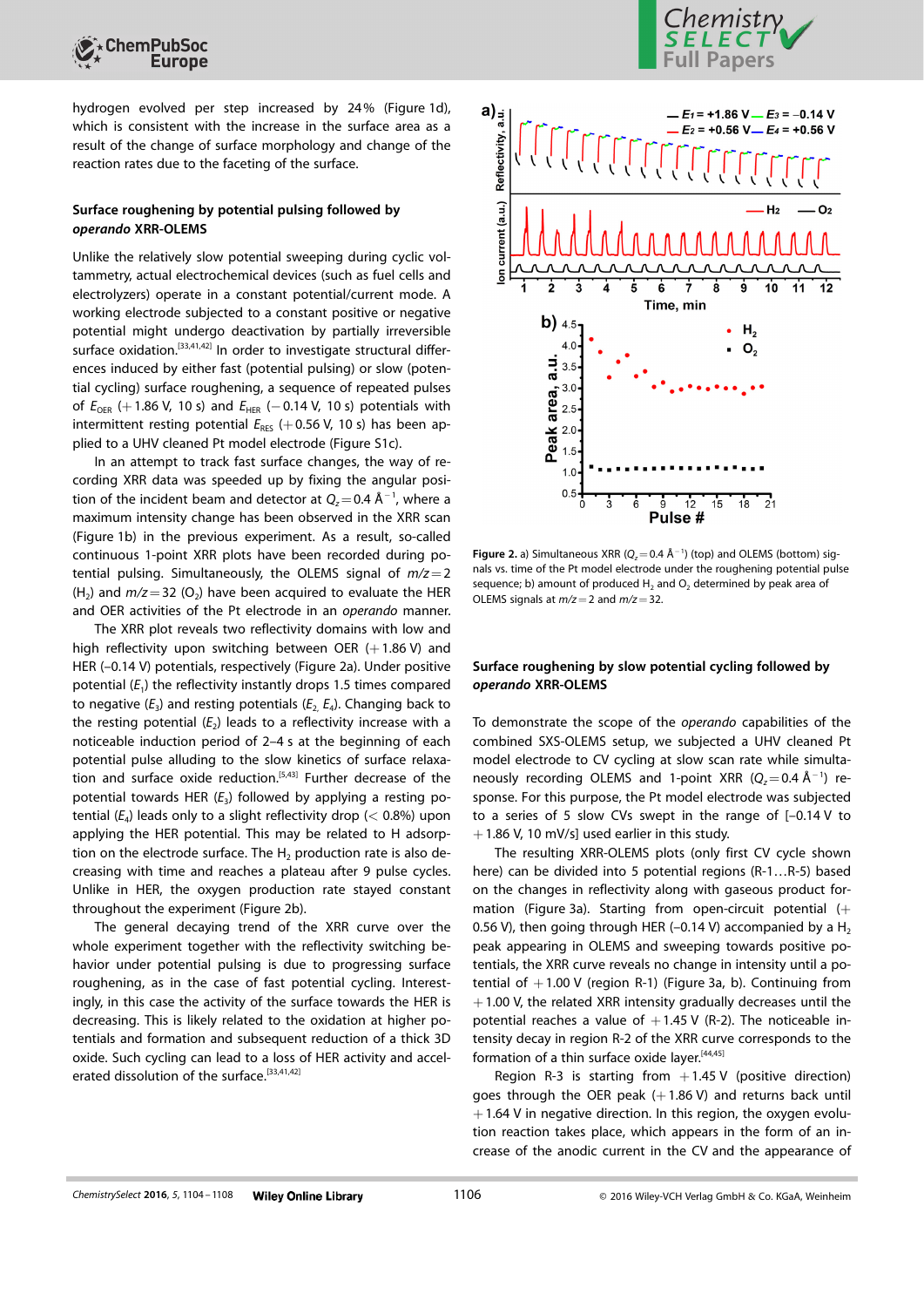



Figure 3. a) Operando XRR-OLEMS plot with overlayed potential profile (dashed line) showing change in reflectivity under potential cycling [–0.14 V to  $+1.86$  V, 10 mV/s] and related  $H_2$  and  $O_2$  OLEMS peaks; b) corresponding cyclic voltammogram; c) integrated area of ion current belonging to  $H_2$  and O<sub>2</sub> OLEMS signals.

the  $O<sub>2</sub>$  related OLEMS signal. Meanwhile, there is only a small loss of X-ray reflectivity in the chosen potential range. Further lowering of the potential from  $+1.64$  V to  $+0.92$  V, which corresponds in the CV to the featureless electric double-layer (EDL, Region R-4), leads to a slight increase of XRR intensity followed by a sudden jump to its initial high value at  $+0.67$  V (Region R-5).

Based on the combined XRR-OLEMS-CV dataset described above, the proposed Pt surface transformations can be linked to certain changes in XRR. Starting from the thin oxide region (R-2), rapid thickening of the oxide (33 s, 330 mV) occurs, which points to the active phase of the electrode during OER (R-3). Unlike the oxidation of the Pt, reverse reduction of oxide (25 s, 250 mV) only happens after a long featureless EDL (72 s, 720 mV).

Repeating the roughening CV sequence 5 times reveals similar XRR-OLEMS trends showing the repeatability of the results described above (Figure S7). Integration of OLEMS signals shows a 9% decrease in HER activity, although activity in OER remains unaffected by slow potential cycling (Figure 3c).

## Conclusions

The combined SXS-OLEMS datasets of a Pt model electrode demonstrate the ability of our multi-technique approach to obtain simultaneously structure and reactivity trends of electrocatalytic model surfaces under operando conditions. Complementary XRR, GISAXS, and SXRD data obtained under identical conditions can provide insight into the structural development of the surface as well as oxide formation, finally arriving at con-

sistent structure-activity relationships for model catalysts recorded under electrochemical operando conditions.

The SXS-OLEMS combination will facilitate future studies of electrocatalytic processes on model electrodes leading to comprehensive electrocatalytic structure-activity and potentially structure-selectivity relationships. In addition to electrochemical current and potential data, OLEMS will play to its strength when reactions with a selectivity dimension are studied such as selective (electrocatalytic) oxidation of organic molecules.

#### Acknowledgements

The authors thank ESRF for technical and financial support during beam times MA1891 and MA2086 at beamline ID03. Also they would like to thank Prof. Marc T. M. Koper from Leiden University for useful discussions. A.G. and E.J.M.H. acknowledge funding by the Dutch National Research School Combination Catalysis Controlled by Chemical Design (NRSC-Catalysis). E.J.M.H. acknowledges support by a TOP grant of the Netherlands Organization for Scientific Research (NWO).

Keywords: Operando · OLEMS/DEMS · Structure-Activity Relationships · Synchrotron · Electrochemistry

- [1] K. Sashikata, J. Vac. Sci. Technol. B Microelectron. Nanom. Struct. 1991, 9, 457–464.
- [2] S. Sugawara, K. Itaya, J. Chem. Soc. Faraday Trans. 1 1989, 85, 1351-1356.
- [3] R. Sonnenfeld, P. K. Hansma Science 1986, 232, 211–213.
- [4] V. Climent, J. M. Feliu, J. Solid State Electrochem. 2011, 15, 1297-1315.
- [5] G. Inzelt, R. Holze, H.-H. Strehblow in Electrochemical Dictionary (Eds.: A. J. Bard, G. Inzelt, F. Scholz), Springer, Berlin, Heidelberg, 2012, pp. 666–667; 871–903.
- [6] A. J. Bard, L. R. Faulkner in Electrochemical methods. Fundamentals and Applications, Wiley-VCH, 2001, pp. 680–736.
- [7] A. T. Hubbard, R. M. Ishikawa, J. Katekaru, J. Electroanal. Chem. Interfacial Electrochem. 1978, 86, 271–288.
- [8] R. M. Ishikawa, A. T. Hubbard, J. Electroanal. Chem. 1976, 69, 317–338.
- [9] P. Christensen, A. Hamnett, Electrochim. Acta 2000, 45, 2443-2459.
- [10] Z. Tian, B. Ren, D. Wu, J. Phys. Chem. B 2002, 106, 9463-9483.
- [11] M. Fleischmann, P. J. Hendra, A. J. McQuillan, Chem. Phys. Lett. 1974, 26, 163–166.
- [12] N. Breuer, A. M. Funtikov, U. Stimming, R. Vogel, Surf. Sci. 1995, 335, 145–154.
- [13] F.-R. F. Fan, A. J. Bard, Anal. Chem. 1988, 60, 751–758.
- [14] M. L. Foresti, A. Pozzi, M. Innocenti, G. Pezzatini, F. Loglio, E. Salvietti, A. Giusti, F. D'Anca, R. Felici, F. Borgatti, Electrochim. Acta 2006, 51, 5532–5539.
- [15] Y. Sun, Y. Ren, D. R. Haeffner, J. D. Almer, L. Wang, W. Yang, T. T. Truong, Nano Lett. 2010, 10, 3747–3753.
- [16] V. P. Tanninen, T. O. Tuomi, Thin Solid Films 1982, 90, 339–343.
- [17] J. Als-Nielsen, D. McMorrow Elements of Modern X-ray Physics, Wiley-VCH, 2011, pp. 69–112.
- [18] G. Renaud, R. Lazzari, F. Leroy, Surf. Sci. Rep. 2009, 64, 255–380.
- [19] D. Lützenkirchen-Hecht, H.-H. Strehblow in Analytical Methods In Corrosion Science and Engineering (Eds.: P. Marcus, F. B. Mansfeld), CRC Press, 2005, pp. 169–237.
- [20] T. Schülli, V. Favre-Nicolin, M.-I. Richard, G. Renaud, in Characterization of Semiconductor Heterostructures and Nanostructures (Eds.: C. Lamberti, G. Agostini), Elsevier, 2013, pp. 113–173.
- [21] F. Golks, K. Krug, Y. Gründer, J. Zegenhagen, J. Stettner, O. M. Magnussen, J. Am. Chem. Soc. 2011, 133, 3772-3775.